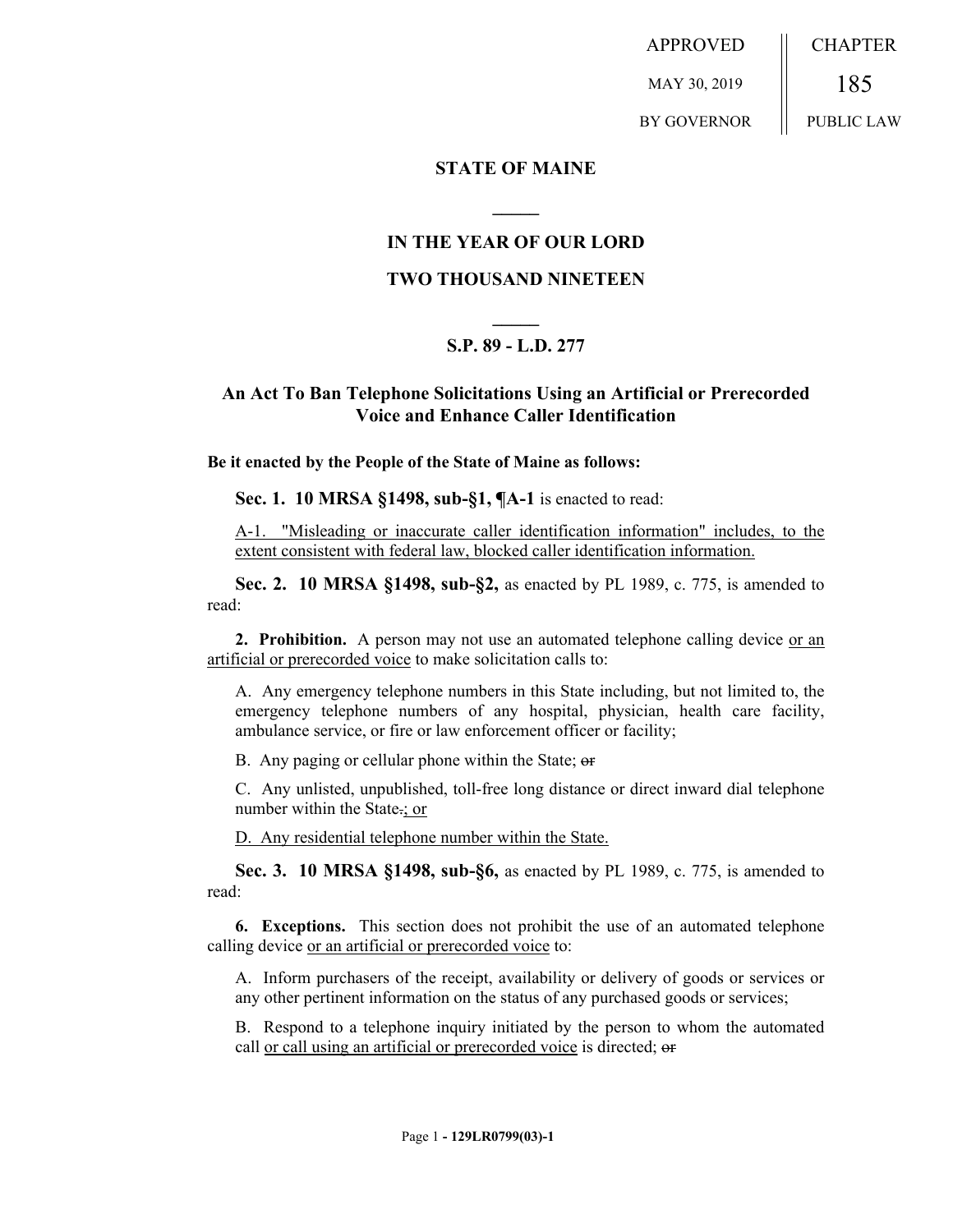C. Carry out the duties of any state or local governmental unit- or school administrative unit or private school;

D. Deliver an emergency message by a governmental entity;

E. Deliver information with the prior, written, express consent of the recipient of the call; or

F. Communicate with a business about reservations, purchases and other information for customers such as hours of operation, directions and merchandise availability.

**Sec. 4. 10 MRSA §1499-A, sub-§1, ¶D,** as enacted by PL 2003, c. 70, §1 and affected by §2, is amended to read:

D. "Telemarketing" means a plan, program or campaign that is conducted by use of one or more telephones or other telecommunications services, including interconnected voice over Internet protocol and text messaging, to induce the purchase of goods or services or a charitable contribution and that involves more than one intrastate telephone call. "Telemarketing" does not include the solicitation of sales through the mailing of a catalog that contains a written description or illustration of the goods or services offered for sale, the business address of the seller and multiple pages of written material or illustrations, and that is issued not less frequently than once a year, if the person making the solicitation does not solicit customers by telephone but only receives calls initiated by customers in response to the catalog and during those calls takes orders without further solicitation. For purposes of this paragraph, the term "further solicitation" does not include providing the customer with information about, or attempting to sell, any other item included in the same catalog that prompted the customer's call or in a substantially similar catalog.

**Sec. 5. 10 MRSA §1499-A, sub-§2,** as enacted by PL 2003, c. 70, §1 and affected by §2, is repealed and the following enacted in its place:

**2. Prohibition.** It is an unfair trade practice, as prohibited by Title 5, section 207 and enforced by the Office of the Attorney General, for a seller or telemarketer to cause any caller identification services to transmit misleading or inaccurate caller identification information with the intent to defraud or cause harm to another person or to wrongfully obtain anything of value.

**Sec. 6. 10 MRSA §1499-A, sub-§3,** as enacted by PL 2003, c. 70, §1 and affected by §2, is repealed.

**Sec. 7. 10 MRSA §1499-A, sub-§4** is enacted to read:

**4. Exception.** It is not a violation of subsection 2 for:

A. A seller or telemarketer to substitute for the name and telephone number used in or billed for making the call:

(1) The name of the seller or charitable organization on whose behalf the telemarketing call is placed; or